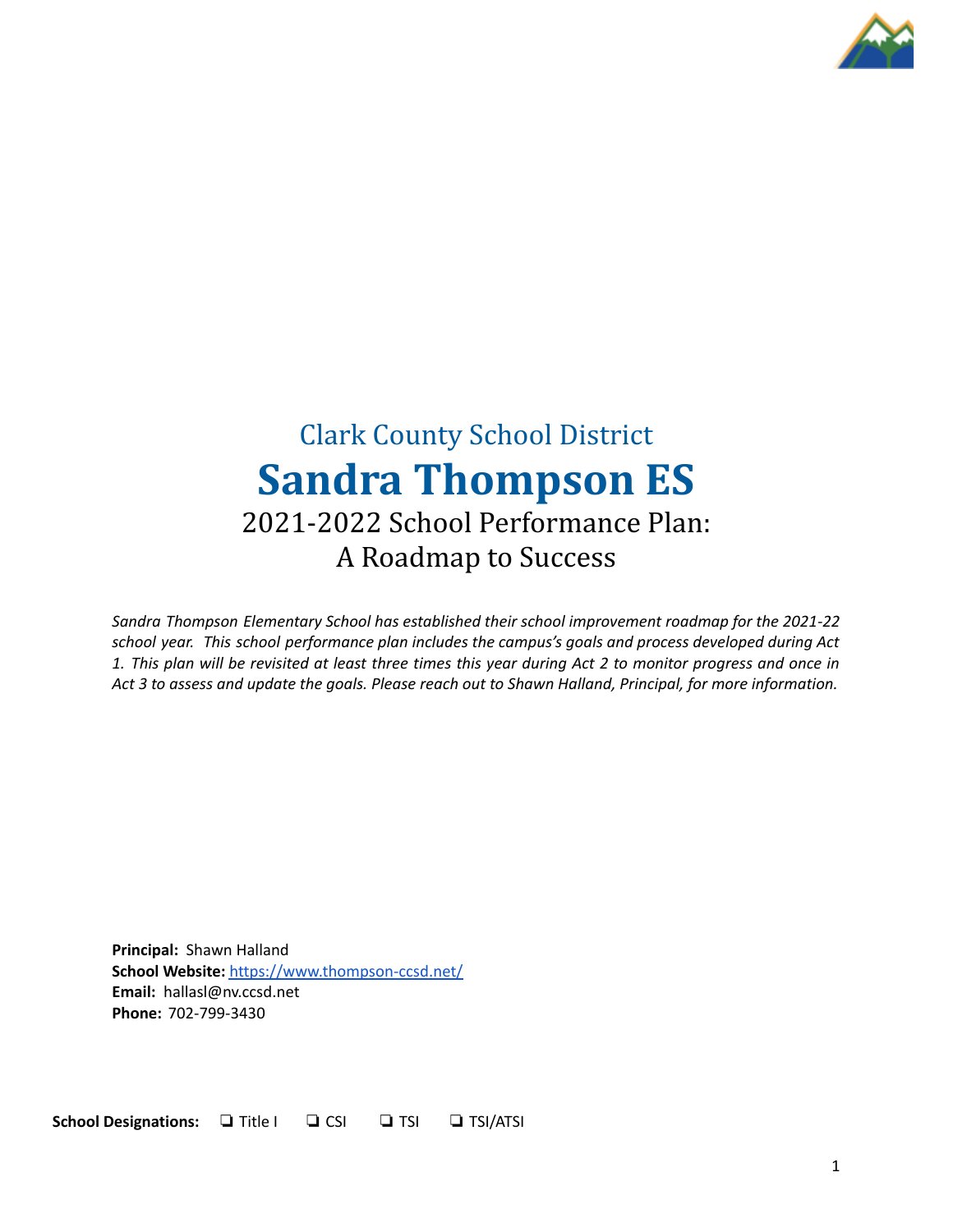

## **School Information**

This section provides an at-a-glance view of the school's enrollment and student performance data. For information about Nevada's Consolidated State Plan, see Every Student [Succeeds](https://doe.nv.gov/uploadedFiles/ndedoenvgov/content/Boards_Commissions_Councils/ESSA_Adv_Group/NevadaSubmittedConsolidatedPlanFinal.pdf) Act (ESSA), and for detailed information about the School and District rating system, see the School [Rating](http://nevadareportcard.nv.gov/DI/MoreDownload?filename=Nevadas%20School%20Rating%20System.pdf) *[Overview.](http://nevadareportcard.nv.gov/DI/MoreDownload?filename=Nevadas%20School%20Rating%20System.pdf)*

|               | <u>OVERVIEW.</u><br><b>Enrollment Data</b>                      |                                 |              |                 |              |        |                                   |                                       |            |           |            |
|---------------|-----------------------------------------------------------------|---------------------------------|--------------|-----------------|--------------|--------|-----------------------------------|---------------------------------------|------------|-----------|------------|
|               | <b>Total</b>                                                    | Am $ln/$<br>AK<br><b>Native</b> | <b>Asian</b> | <b>Hispanic</b> | <b>Black</b> | White  | <b>Pacific</b><br><b>Islander</b> | Two or<br><b>More</b><br><b>Races</b> | <b>IEP</b> | <b>EL</b> | <b>FRL</b> |
| <b>School</b> | 609                                                             | 0.8%                            | 4.8%         | 26.9%           | 25.8%        | 31.4%  | 1.5%                              | 8.9%                                  | 14.78%     | 2.96%     | 100%       |
| District*     | 323,787                                                         | 0.34%                           | 6.06%        | 46.57%          | 14.72%       | 23.76% | 1.62%                             | 6.93%                                 | 12.73%     | 16.12%    | 75.54%     |
| State*        | 496,938                                                         | 0.82%                           | 5.44%        | 42.69%          | 11.45%       | 31.36% | 1.46%                             | 6.78%                                 | 12.68%     | 14.13%    | 65.8%      |
|               | *Accountability Year 2019-2020. Source: nevadareportcard.nv.gov |                                 |              |                 |              |        |                                   |                                       |            |           |            |

|                         | <b>Student Performance Data</b> |             |                 |                 |             |                 |                 |             |             |                 |
|-------------------------|---------------------------------|-------------|-----------------|-----------------|-------------|-----------------|-----------------|-------------|-------------|-----------------|
|                         |                                 | <b>Math</b> |                 |                 |             | <b>ELA</b>      |                 |             | <b>ELPA</b> |                 |
| <b>Academic</b><br>Year | School/<br><b>District</b>      | Proficiency | Growth<br>(MGP) | Growth<br>(AGP) | Proficiency | Growth<br>(MGP) | Growth<br>(AGP) | Proficiency | Proficiency | Growth<br>(AGP) |
|                         | <b>School</b>                   | 57.46%      | 45              | 43.83%          | 64.92%      | 49              | 64.26%          | 31.4%       | 19%         | 43.75%          |
| 2018                    | <b>District</b>                 | 36.1%*      | $50*$           | $38*$           | 47.4%*      | $51*$           | $50.6*$         | 28.9%*      | $14.4%$ **  | 48.5%*          |
|                         | <b>School</b>                   | 56.8%       | 54              | 44.2%           | 64%         | 63              | 67.8%           | 35.8%       | 0           | 30              |
| 2019                    | <b>District</b>                 | 36.6%*      | $49*$           | $38.1*$         | 48.3%*      | $50*$           | $52.4*$         | 28.9%*      | 15.5%**     | 50.6%*          |
|                         | <b>School</b>                   | N/A         | N/A             | N/A             | N/A         | N/A             | N/A             | N/A         | 30%         | 70%             |
| 2020                    | <b>District</b>                 | N/A         | N/A             | N/A             | N/A         | N/A             | N/A             | N/A         | 14.5%**     | 45.4%**         |

\*Source: nevadareportcard.nv.gov \*\*Source: NDE Data File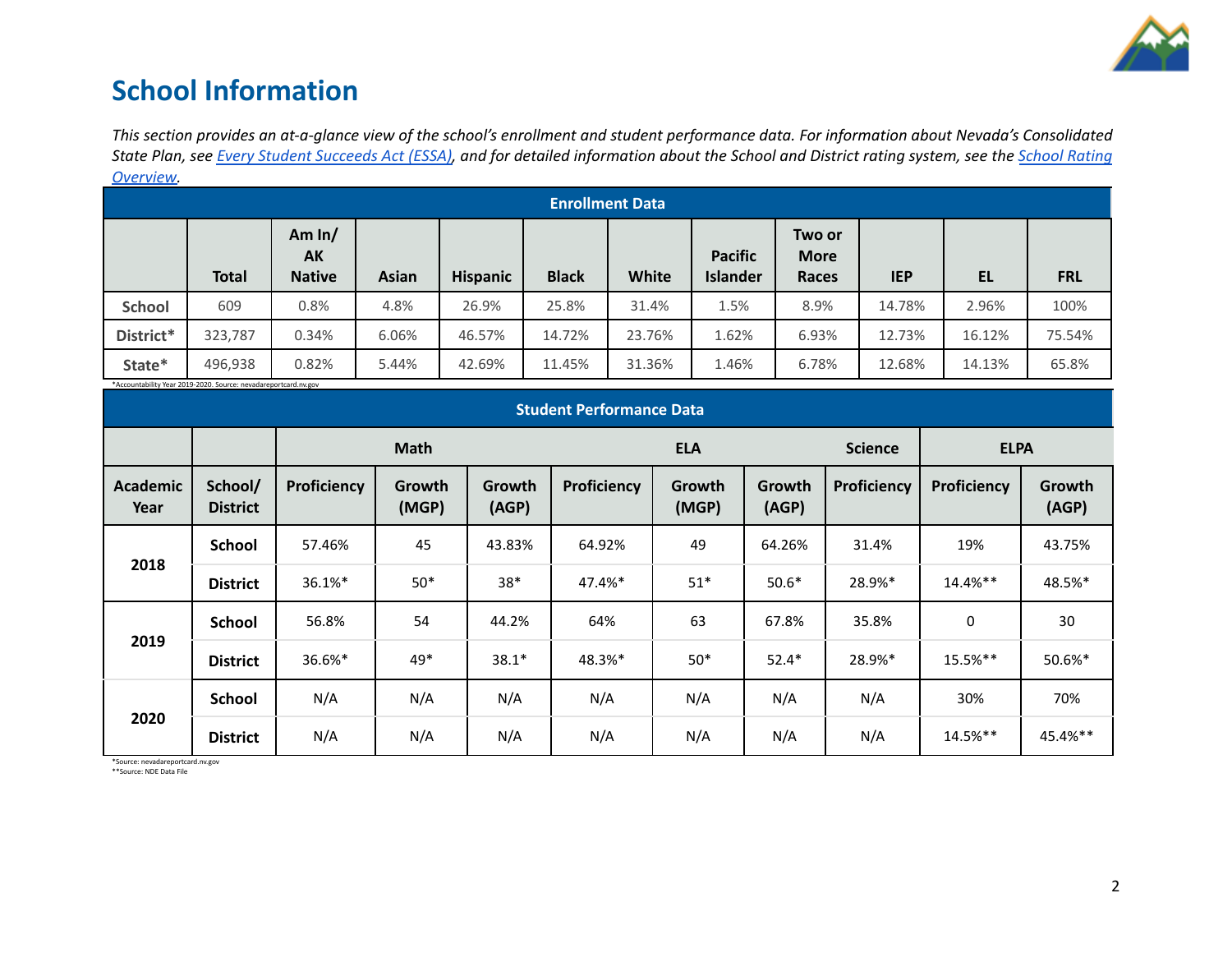

| <b>4 Year ACGR</b> |                               |                               |                               |  |  |
|--------------------|-------------------------------|-------------------------------|-------------------------------|--|--|
|                    | <b>Grad Rate</b><br>2017-2018 | <b>Grad Rate</b><br>2018-2019 | <b>Grad Rate</b><br>2019-2020 |  |  |
| <b>School</b>      | N/A                           | N/A                           | N/A                           |  |  |
| <b>District</b>    | N/A                           | N/A                           | N/A                           |  |  |

| <b>School Climate Data</b> |                                                |                      |                         |  |  |
|----------------------------|------------------------------------------------|----------------------|-------------------------|--|--|
|                            | <b>Cultural &amp; Linguistic</b><br>Competence | <b>Relationships</b> | <b>Emotional Safety</b> |  |  |
| School                     | 412                                            | 398                  | 400                     |  |  |
| District*                  | 379                                            | 368                  | 361                     |  |  |

\*Source: datatool.nevadaschoolclimate.org; Results Across Topics; retrieved 6.22.2021

## **School Continuous Improvement (CI) Team**

The Continuous Improvement Team is made up of a diverse group of school administrators, teachers, staff, caretakers, and students. This team *meets regularly to develop, monitor, and continually respond to the school's teaching and learning needs.*

| <b>Name</b>                                                    | <b>Role</b>                |
|----------------------------------------------------------------|----------------------------|
| Shawn Halland                                                  | Principal                  |
| Nicole Noble                                                   | <b>Assistant Principal</b> |
| Amanda Gift                                                    | <b>Teacher</b>             |
| Alison Lund                                                    | <b>Teacher</b>             |
| Hollie Morgan                                                  | <b>Teacher</b>             |
| Teri Albert                                                    | <b>Teacher</b>             |
| Katherine Sugden                                               | <b>Teacher</b>             |
| Amanda Jones                                                   | <b>Teacher</b>             |
| Danielle Alvarez                                               | Paraprofessional           |
| Tammy Condon (SOT); Kirsten Hunsaker (SOT); Maria Carver (SOT) | <b>Parents</b>             |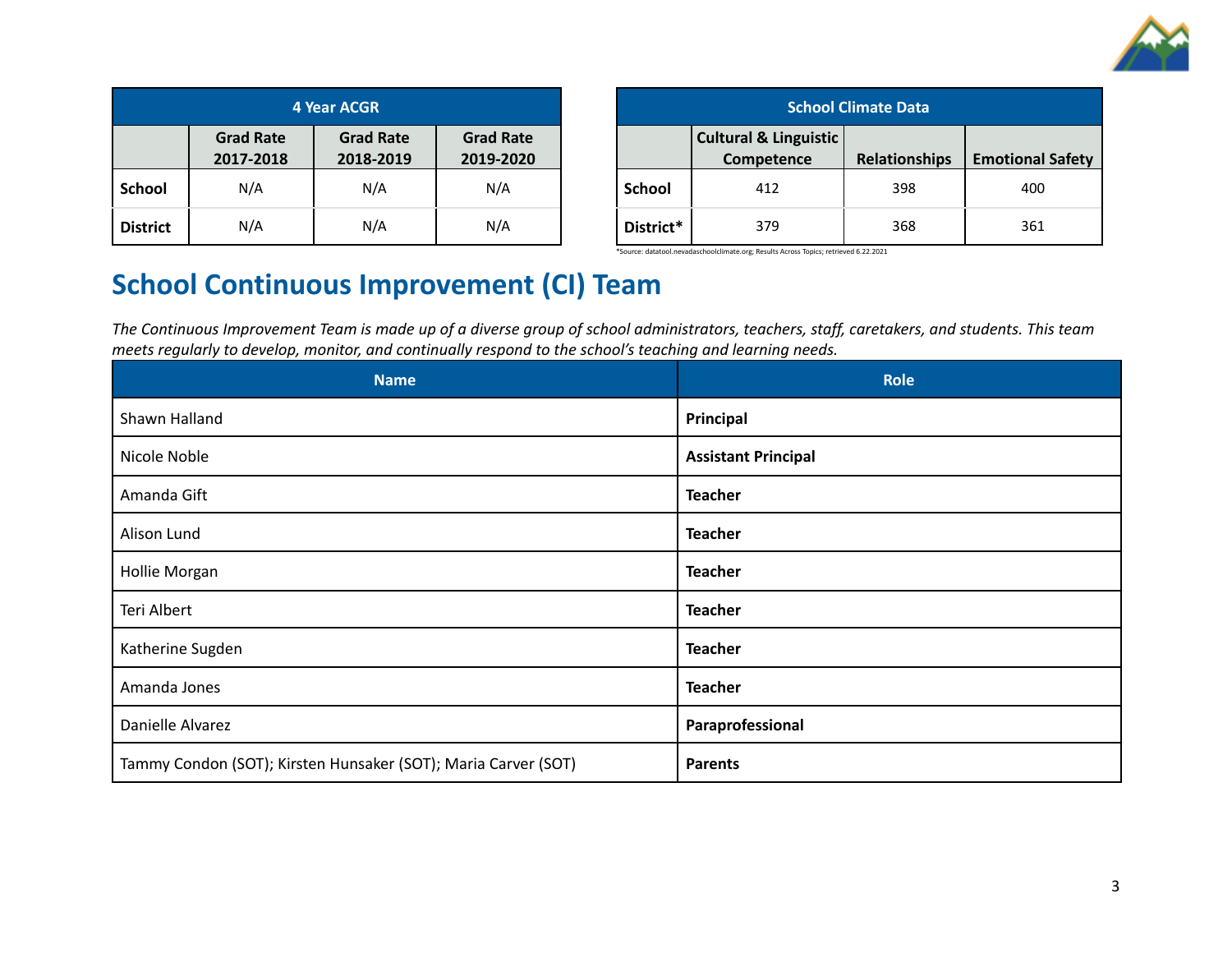

# **School Community Outreach**

*This section highlights outreach events facilitated by the school to engage students, regarding school partners.*

| <b>Outreach Event</b>  | <b>Date and Time</b> | Number in<br><b>Attendance</b> | <b>Key Takeaways</b>                                               |
|------------------------|----------------------|--------------------------------|--------------------------------------------------------------------|
| Virtual Meet and Greet | 8/6/21               | 400                            | Students and parents were eager to<br>return to in-person learning |
| <b>SOT Meeting</b>     | 8/26/21              |                                | Information shared and questions<br>answered                       |
| <b>SOT Meeting</b>     | 9/23/21              |                                | Information shared and questions<br>answered                       |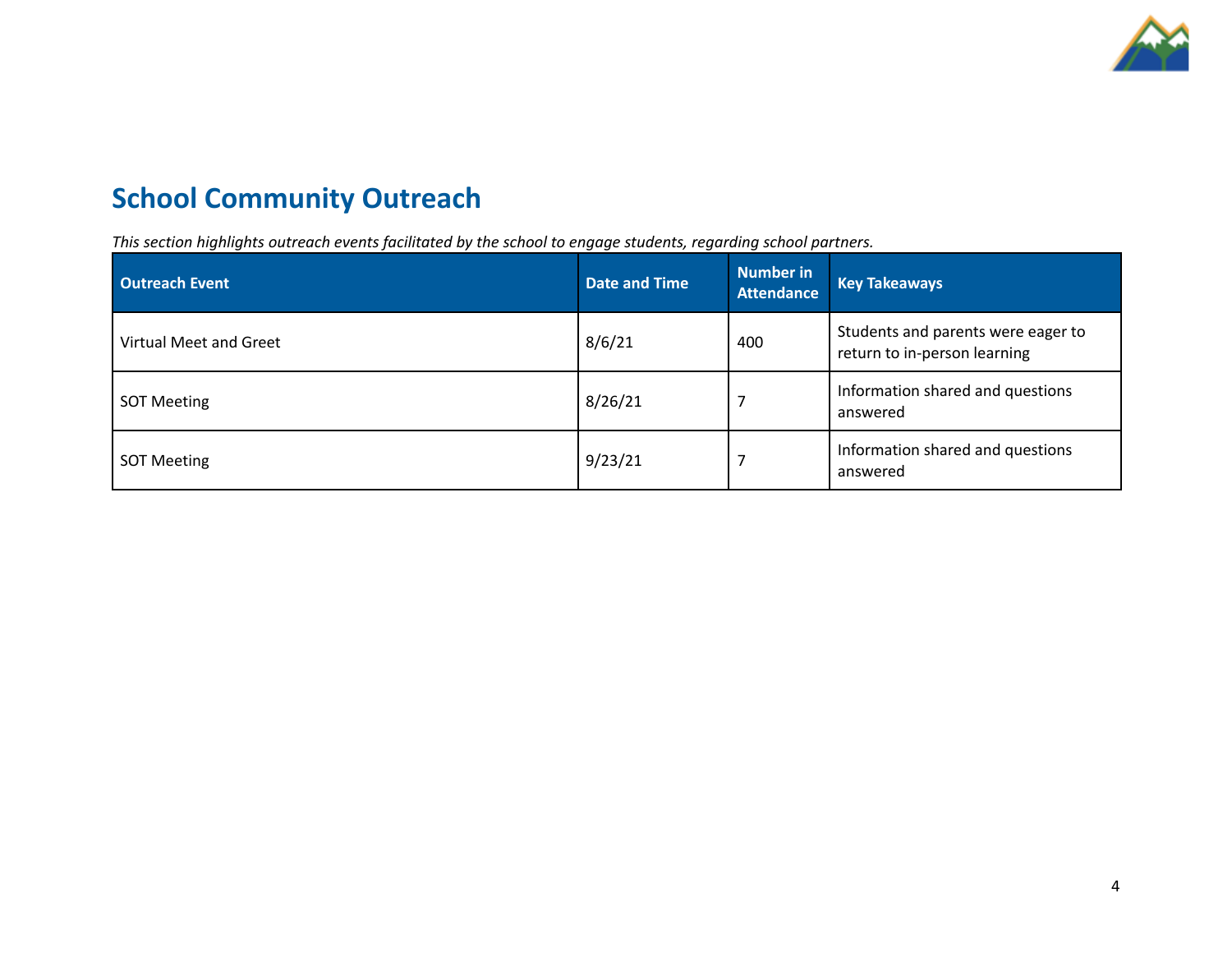

## **School Goals**

The school goals were developed over a series of five events and included opportunities for teachers, parents, and students to share their experience and ideas for improvement. The tables on the following pages capture key aspects of the process the CI team engaged in during the *creation of this plan.*

## **Inquiry Area 1 - Student Success**

### **Part A**

| <b>Student Success</b>                |                                                                                                                                                                                                                                                                                                                                                                                                                                                               |                                                           |                                             |  |  |  |
|---------------------------------------|---------------------------------------------------------------------------------------------------------------------------------------------------------------------------------------------------------------------------------------------------------------------------------------------------------------------------------------------------------------------------------------------------------------------------------------------------------------|-----------------------------------------------------------|---------------------------------------------|--|--|--|
|                                       | <b>Student Performance</b>                                                                                                                                                                                                                                                                                                                                                                                                                                    | <b>Social and Emotional Learning</b>                      | <b>Access to Rigorous Texts and Tasks</b>   |  |  |  |
| Data<br><b>Reviewed</b>               | MAP Growth data; SBAC data<br><b>Phonics First data</b>                                                                                                                                                                                                                                                                                                                                                                                                       | Panorama Results, MLT referrals,<br><b>Student Survey</b> | Teacher observations, lesson plan<br>review |  |  |  |
| Problem<br><b>Statement</b>           | Students are not making adequate growth in math and reading as shown in MAP Growth and SBAC assessment results.                                                                                                                                                                                                                                                                                                                                               |                                                           |                                             |  |  |  |
| <b>Critical Root</b><br><b>Causes</b> | Teachers lacked the strategies and skills to effectively scaffold when providing rigorous instruction.<br>$\bullet$<br>There was a lack of high cognitive demand placed on students.<br>$\bullet$<br>There was not a clear and consistent foundational skills program used in grades K-3.<br>$\bullet$<br>Teachers were not proficient in using data from MAP Growth to inform and adjust their instruction to meet individual<br>$\bullet$<br>student needs. |                                                           |                                             |  |  |  |

### **Part B**

| <b>Student Success</b>                                                                                                                                                                                                                                   |                                                                                            |  |  |  |
|----------------------------------------------------------------------------------------------------------------------------------------------------------------------------------------------------------------------------------------------------------|--------------------------------------------------------------------------------------------|--|--|--|
| <b>School Goal:</b> 50% of students in grades 3-5 will make adequate growth<br>(AGP) in English Language Arts and 45% of students in grades 3-5 will<br>make adequate growth (AGP) in Math as measured by the Spring 2022<br>state summative assessment. | Aligned to Nevada's STIP Goal: Goal 3 All students experience<br>continued academic growth |  |  |  |
| Improvement Strategy: Implementation of evidence-based programs focused on reading and math foundational skills                                                                                                                                          |                                                                                            |  |  |  |

**Evidence Level** (1-Strong; 2-Moderate; 3-Promising; 4-Demonstrates a Rationale)*:* 1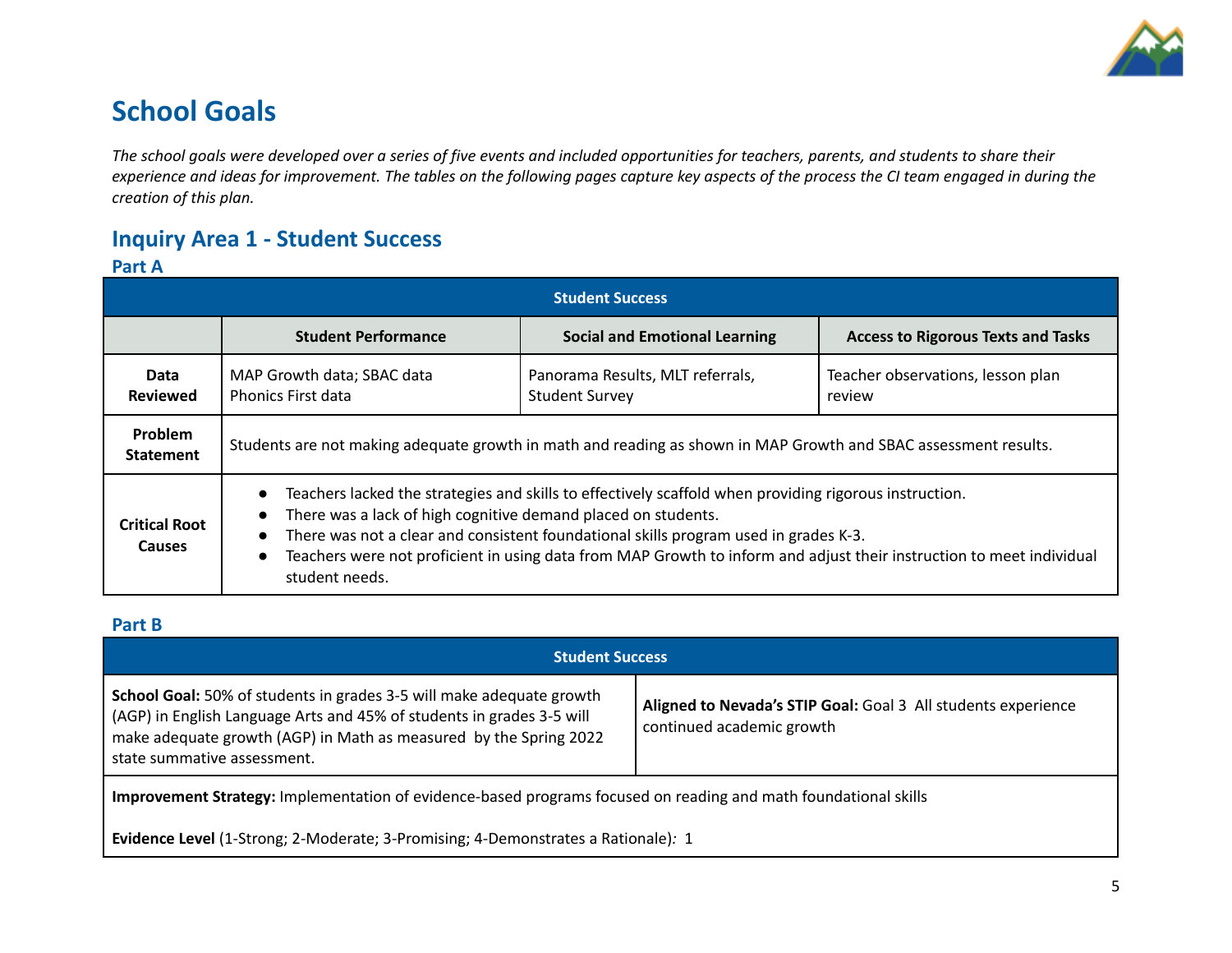

**Intended Outcomes:** 50% of students in grades K-5 will meet projected growth targets in reading and math as measured by the spring 2022 MAP Growth assessment.

#### **Action Steps:**

- K-3 Implementation of *Phonics First*
- K-5 revision and refinement of PLC structure and process (data meeting protocol)
- Teachers will participate in ongoing collaborative professional development that focuses on lesson analysis and the application of skills and strategies that increase the cognitive demand required to meet the rigor of the NVACS while appropriately scaffolding instruction for all learners
- Selected students will receive additional instruction daily focusing on scaffolding deficit skills. Students meeting/exceeding standards will receive enrichment opportunities. Selected students will receive computer-based instructional support to address foundational skill gaps
- Teachers will analyze assessments within grade level to ensure there is a direct alignment between standards, instruction, and assessment. Teachers will adjust assessments if needed.
- Collaborate with grade level to ensure each teacher is teaching at the same cognitive demands as the assessment is assessing

#### **Resources Needed:**

- ULD (Understanding Language Development, 4-part PD series for licensed staff)
- Phonics First program)
- Coaching and support for implementation
- PLC time on a weekly basis
- CTT's (2)
- RBG3 Strategist

### **Challenges to Tackle:**

- Time for strategist to provide training, coaching, and support during the instructional day
- Ensuring the fidelity of program implementation
- Structuring consistent professional development and support for varied teacher needs
- Developing teacher capacities for analyzing and using data to impact student learning

### **Equity Supports. What, specifically, will we do to support the following student groups around this goal?**

English Learners:

- Academic engagement tasks to utilize structured discourse
- Tier 2 supports as needed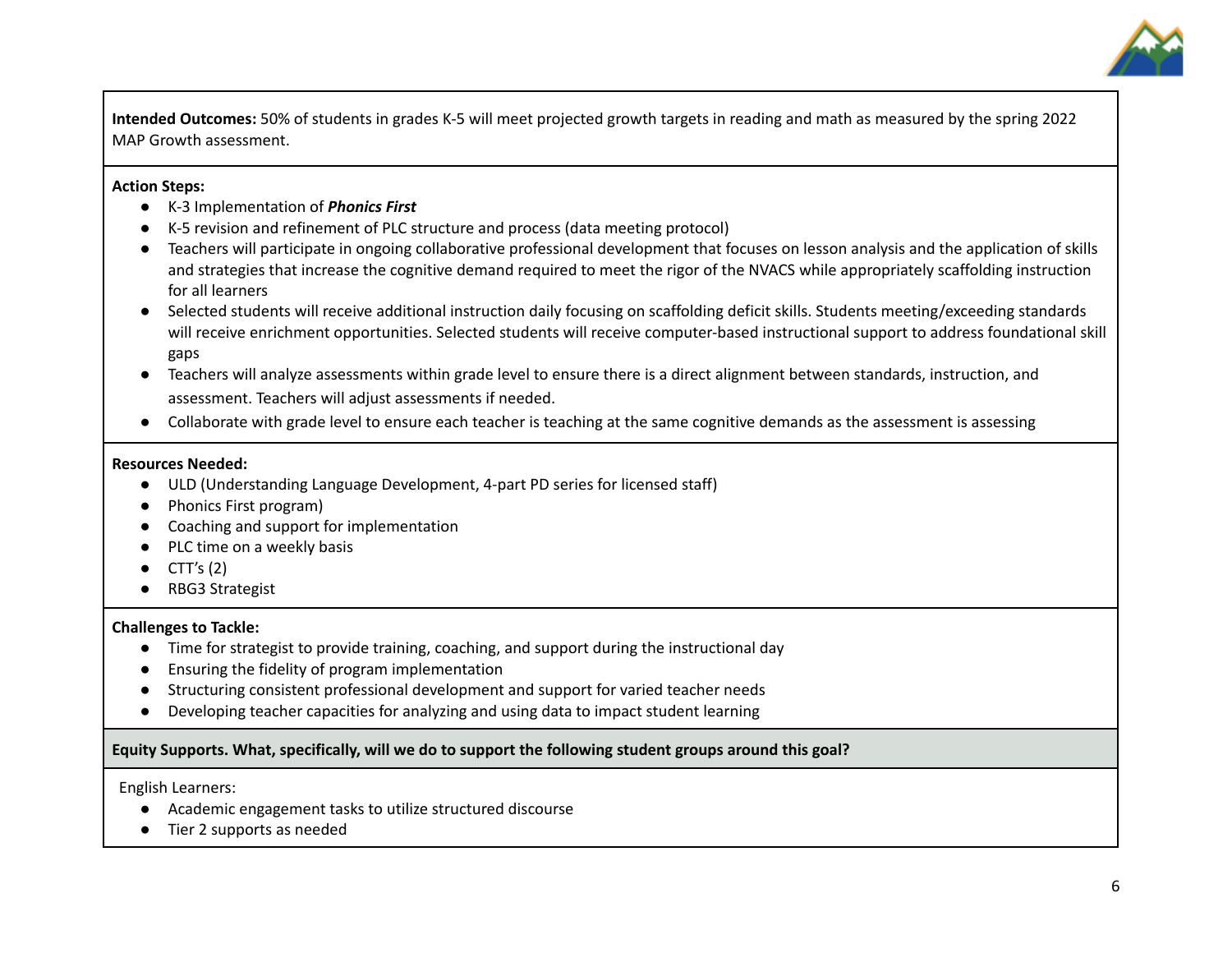

Foster/Homeless:

● Wrap-around services

Free and Reduced Lunch:

- Academic tasks provide for active engagement in learning activities
- Structured discourse utilizing academic vocabulary
- Tier 2 supports as needed

Migrant:

*● Wrap-around services*

Racial/Ethnic Minorities:

- *● Materials at Home*
- *● Wrap-around services*
- *● Academic tasks provide for active engagement in learning activities*
- *● Structured discourse utilizing academic vocabulary*
- Tier 2 supports as needed

Students with IEPs:

*● Identify differentiated and structured supports*

## **Inquiry Area 2 - Adult Learning Culture**

### **Part A**

|                                | <b>Adult Learning Culture</b>                                                                                                                                                             |                                                   |                                                                             |  |  |  |
|--------------------------------|-------------------------------------------------------------------------------------------------------------------------------------------------------------------------------------------|---------------------------------------------------|-----------------------------------------------------------------------------|--|--|--|
|                                | <b>Instructional Practice</b>                                                                                                                                                             | <b>Instructional Leadership</b>                   | <b>Systems and Structures that Support</b><br><b>Continuous Improvement</b> |  |  |  |
| Data<br><b>Reviewed</b>        | PLC Agendas; Staff Survey; NISL<br><b>Contextual Analysis tool</b>                                                                                                                        | Professional development agendas;<br>Observations | School Calendar and Schedules; Master<br>Instructional Schedule             |  |  |  |
| Problem<br><b>Statement</b>    | Teacher teams are not consistently using a data-driven professional learning community structure during their team meetings.                                                              |                                                   |                                                                             |  |  |  |
| <b>Critical Root</b><br>Causes | Lack of teacher knowledge regarding the PLC process<br>$\bullet$<br>Lack of training focusing on weekly data meetings<br>$\bullet$<br>Lack of time devoted to PLC structures<br>$\bullet$ |                                                   |                                                                             |  |  |  |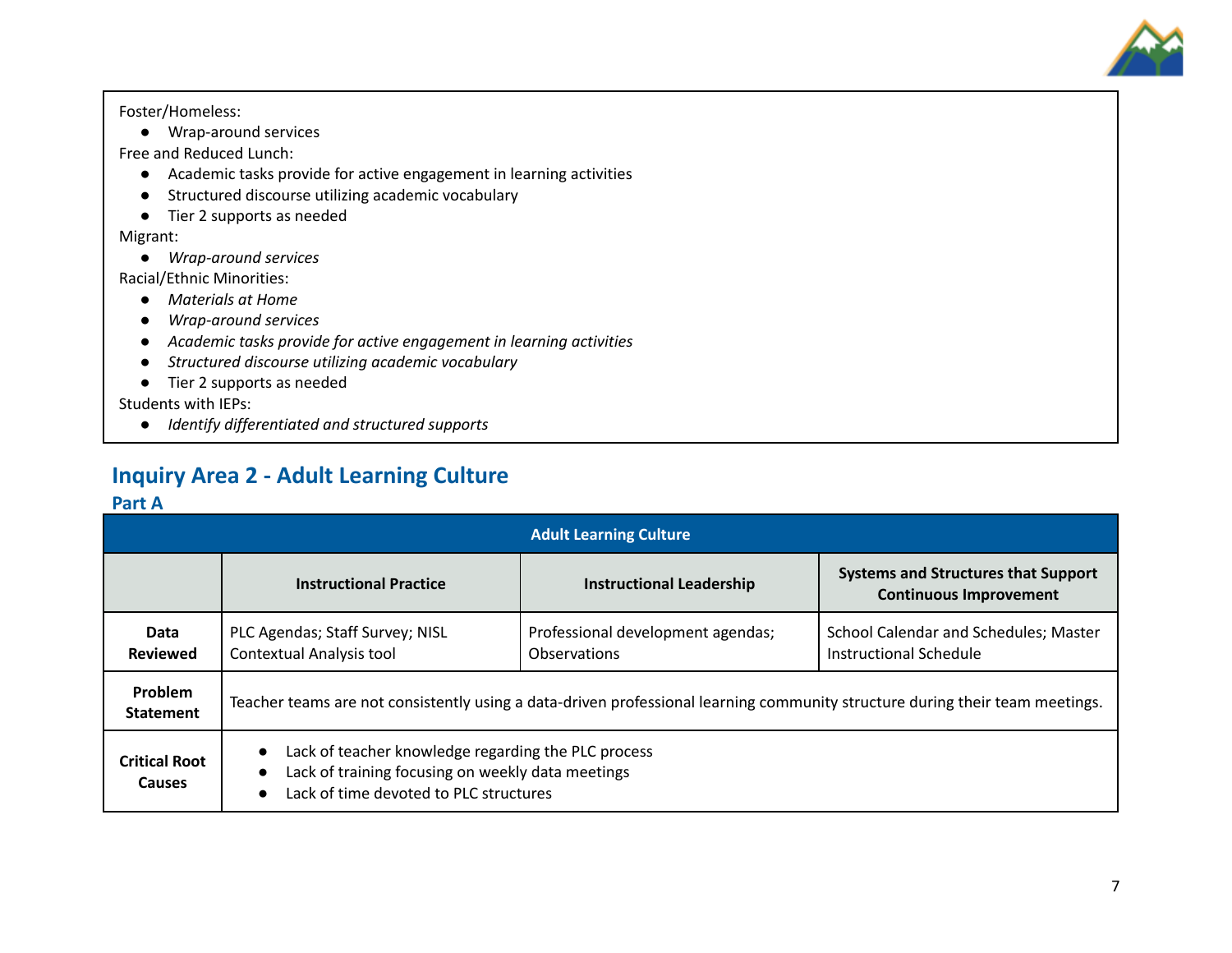

### **Part B**

| <b>Adult Learning Culture</b>                                                                                                                                                                                                                                                                                                                                                                                                                                                                    |  |  |  |  |
|--------------------------------------------------------------------------------------------------------------------------------------------------------------------------------------------------------------------------------------------------------------------------------------------------------------------------------------------------------------------------------------------------------------------------------------------------------------------------------------------------|--|--|--|--|
| School Goal: By the end of the 2021-2022 school year, 85% of PLC<br><b>STIP Connection:</b> Goal 6 All students and adults learn and work<br>meetings will follow the school's established PLC structure to analyze data<br>together in safe environments where identities and relationships<br>and plan instruction.<br>are valued and celebrated.                                                                                                                                              |  |  |  |  |
| Improvement Strategy: Provide professional development, coaching, and feedback to the Instructional Leadership Team and all grade level<br>teams.                                                                                                                                                                                                                                                                                                                                                |  |  |  |  |
| Evidence Level (1-Strong; 2-Moderate; 3-Promising; 4-Demonstrates a Rationale): 2                                                                                                                                                                                                                                                                                                                                                                                                                |  |  |  |  |
| Intended Outcomes: PLC meetings will follow a consistent structure using established protocols. As a result, student learning will increase.                                                                                                                                                                                                                                                                                                                                                     |  |  |  |  |
| <b>Action Steps:</b><br>Provide professional development on an effective PLC framework<br>Provide professional development on data-driven team meetings<br>Facilitate effective PLC meetings<br>$\bullet$<br>Develop and implement a consistent meeting framework (agenda, protocols)<br>Provide ongoing coaching and support for PLC teams                                                                                                                                                      |  |  |  |  |
| <b>Resources Needed:</b><br>Prep buy-outs<br>Substitutes so teachers can attend PLC training<br>PLC resources<br>Driven by Data 2.0 and Leverage Leadership 2.0 books for ILT                                                                                                                                                                                                                                                                                                                    |  |  |  |  |
| <b>Challenges to Tackle:</b><br>Finding an adequate amount of time to teams so they can conduct effective meetings<br>$\bullet$<br>Lack of consistent real-time feedback and coaching from admin during the PLC meetings<br>$\bullet$<br>Some staff may not have an adequate level of knowledge regarding PLC structures and processes<br>$\bullet$<br>Keeping PLC process focused and targeted when reviewing subgroups and individual students<br>Some staff may not buy-in to this initiative |  |  |  |  |
| Equity Supports. What, specifically, will we do to support the following student groups around this goal?                                                                                                                                                                                                                                                                                                                                                                                        |  |  |  |  |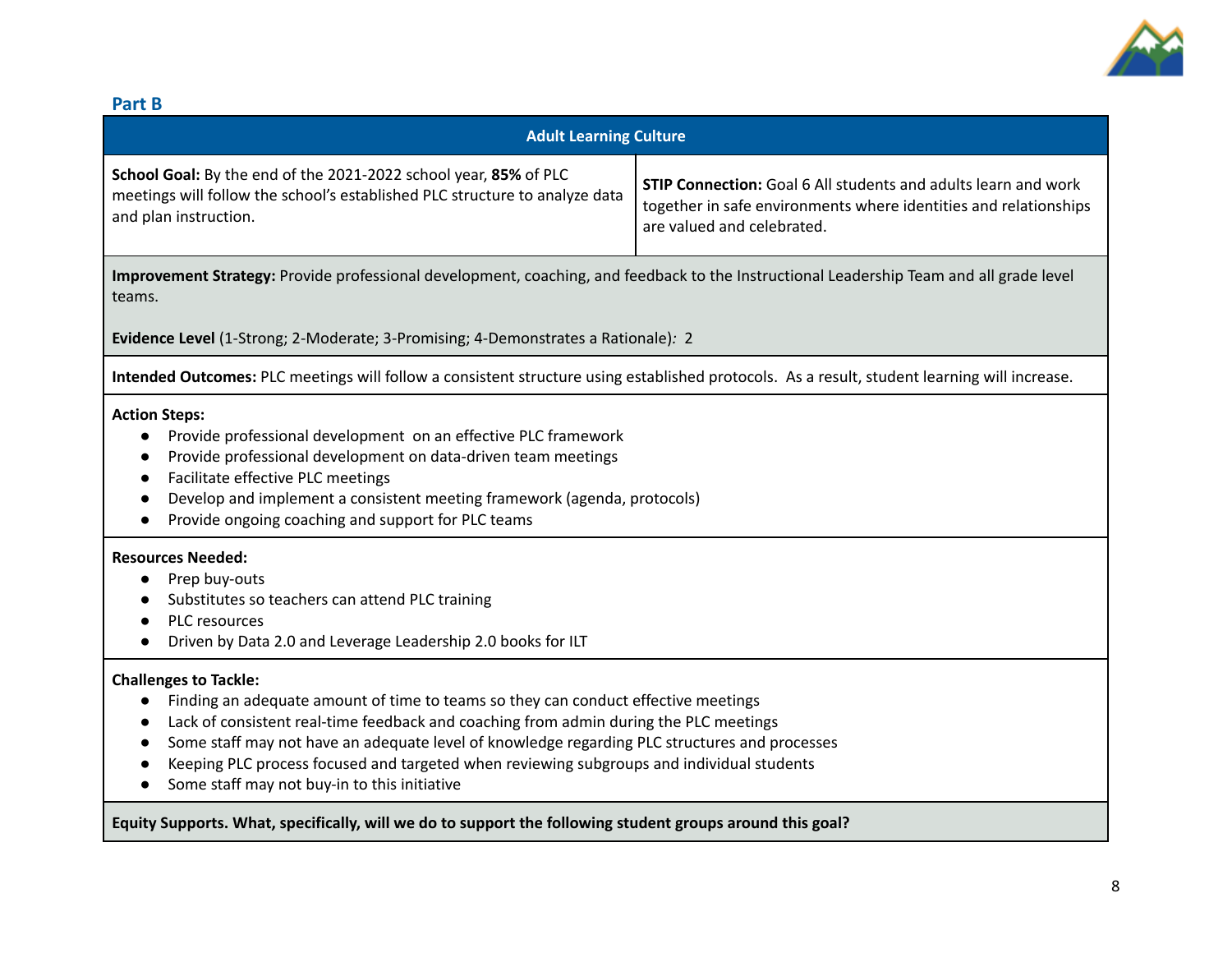

English Learners:

- Targeted Tier 1 and Tier 2 instruction
- Language supports provided as determined during the PLC process

Foster/Homeless:

- Targeted Tier 1 and Tier 2 instruction
- MLT support provided as determined during the PLC process

Free and Reduced Lunch:

- Targeted Tier 1 and Tier 2 instruction
- MLT support provided as determined during the PLC process

Migrant:

- Targeted Tier 1 and Tier 2 instruction
- MLT support provided as determined during the PLC process

Racial/Ethnic Minorities:

- Targeted Tier 1 and Tier 2 instruction
- MLT support provided as determined during the PLC process

Students with IEPs:

- Use the PLC process to drill down and identify specific deficits for students
- Use the PLC process to address identified deficits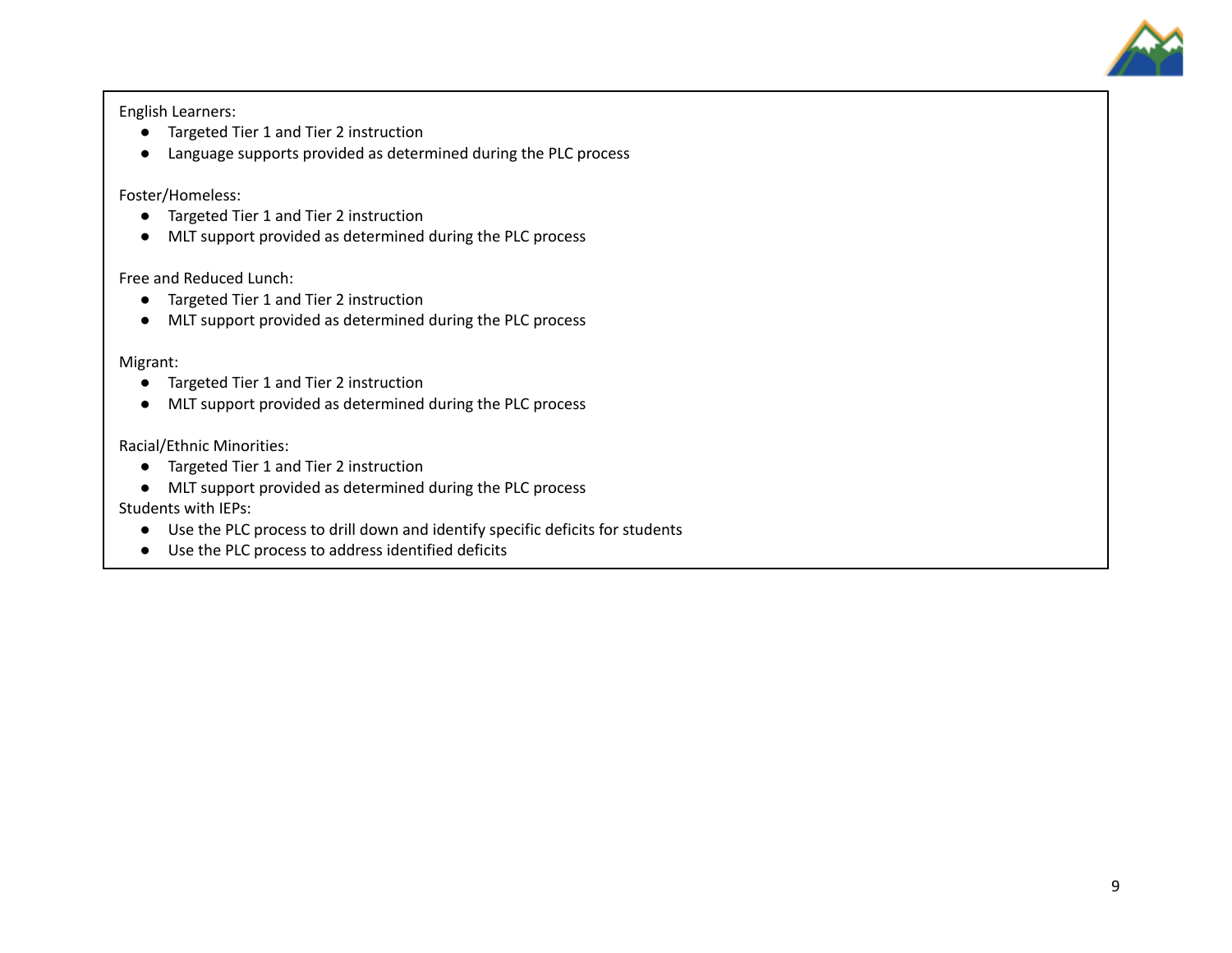

### **Inquiry Area 3 - Connectedness**

### **Part A**

|                                | <b>Connectedness</b>                                                                                                                                                                                                              |                     |                                          |  |  |  |  |
|--------------------------------|-----------------------------------------------------------------------------------------------------------------------------------------------------------------------------------------------------------------------------------|---------------------|------------------------------------------|--|--|--|--|
|                                | <b>Student</b>                                                                                                                                                                                                                    | <b>Staff</b>        | <b>Family &amp; Community Engagement</b> |  |  |  |  |
| Data<br><b>Reviewed</b>        | Panorama, Student Survey                                                                                                                                                                                                          | <b>Staff Survey</b> | Parent Survey and Feedback Meetings      |  |  |  |  |
| Problem<br><b>Statement</b>    | Based on fall 2021 Panorama survey results for students in grades 3-5, 39% of students do not feel respected, 29% of students<br>do not feel they belong, and 40% do not feel that anyone at school understands them as a person. |                     |                                          |  |  |  |  |
| <b>Critical Root</b><br>Causes | School staff has not been provided the necessary professional development that would enable staff to meet the needs of<br>culturally diverse learners so that all student groups feel a sense of belonging and connectedness.     |                     |                                          |  |  |  |  |

### **Part B**

| <b>Connectedness</b>                                                 |                                                                       |
|----------------------------------------------------------------------|-----------------------------------------------------------------------|
| School Goal: By the end of the 2021-2022 school year, 75% or more of | <b>STIP Connection:</b> Goal 6 All students and adults learn and work |
| students surveyed using the Panorama survey will report a sense of   | together in safe environments where identities and relationships      |
| belonging to the school as a strength or high strength               | are valued and celebrated.                                            |

**Improvement Strategy:** Staff will engage in professional learning related to cultivating an environment in which adult and student relationships are positive and respectful.

**Evidence Level** (1-Strong; 2-Moderate; 3-Promising; 4-Demonstrates a Rationale)*:* 4

**Intended Outcomes:** An increased number of students will report that they feel a sense of belonging to the school, feel that teachers care about them and their learning, and feel respected.

**Action Steps:**

- Analyze and revise school and classroom policies and procedures to ensure policies do not contribute to students feeling disconnected from the school
- Engage in professional learning on improving teacher-student relationships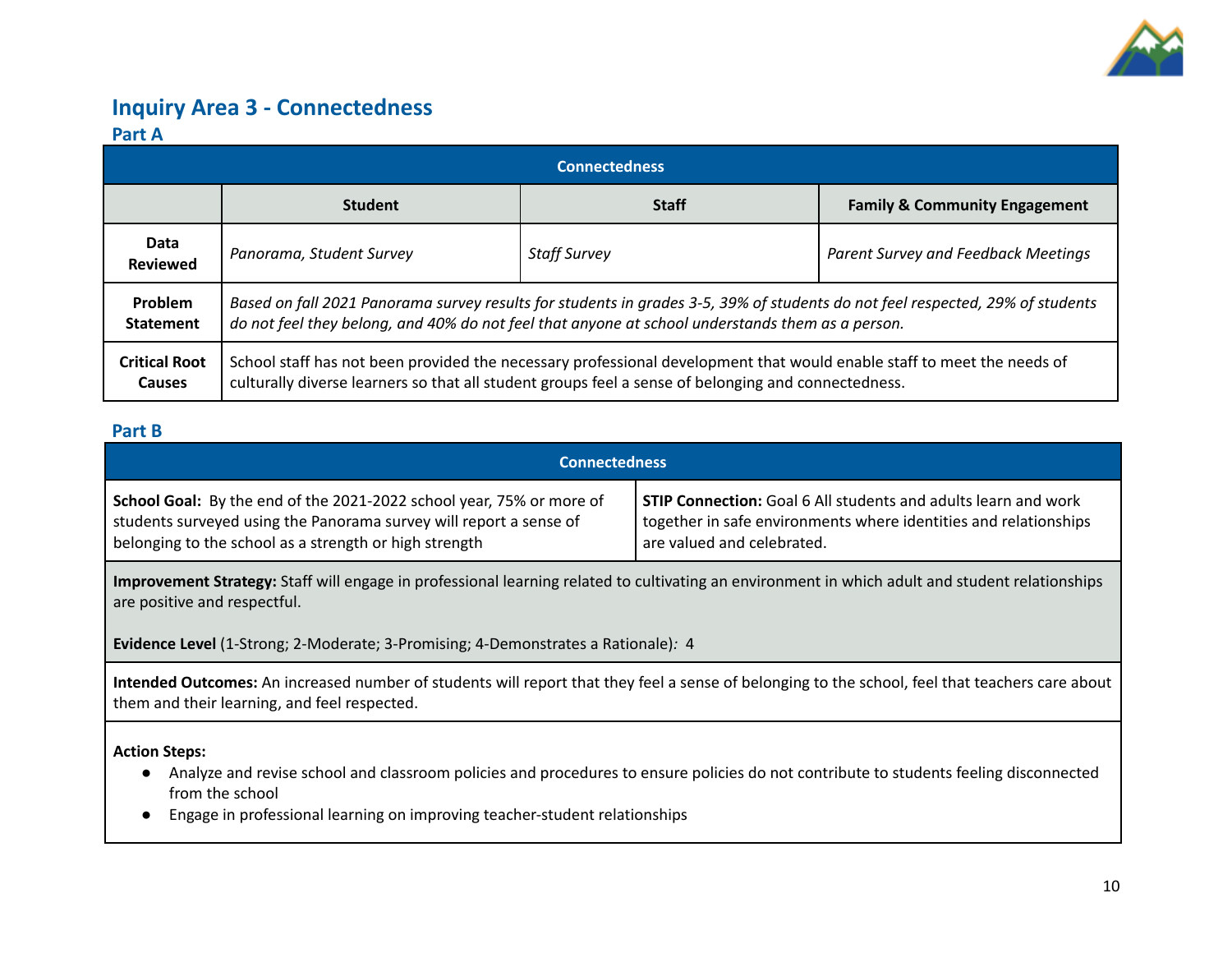

#### **Resources Needed:**

- Professional learning materials related to improving student belonging and connectedness
- Panorama teacher resources and training materials
- Time for teacher teams to meet and engage in professional learning
- School counselor
- Student support team (MLT)

### **Challenges to Tackle:**

- **●** Staff perception on their role in addressing the challenge of student belonging
- Identification of practical and available resources
- Monitoring practices to determine implementation success

### **Equity Supports. What, specifically, will we do to support the following student groups around this goal?**

English Learners:

Provide culturally responsive teaching and learning structures

Foster/Homeless:

Provide culturally responsive teaching and learning structures

Free and Reduced Lunch:

Provide culturally responsive teaching and learning structures

Migrant:

Provide culturally responsive teaching and learning structures

Racial/Ethnic Minorities: Provide culturally responsive teaching and learning structures

Students with IEPs: Provide culturally responsive teaching and learning structures